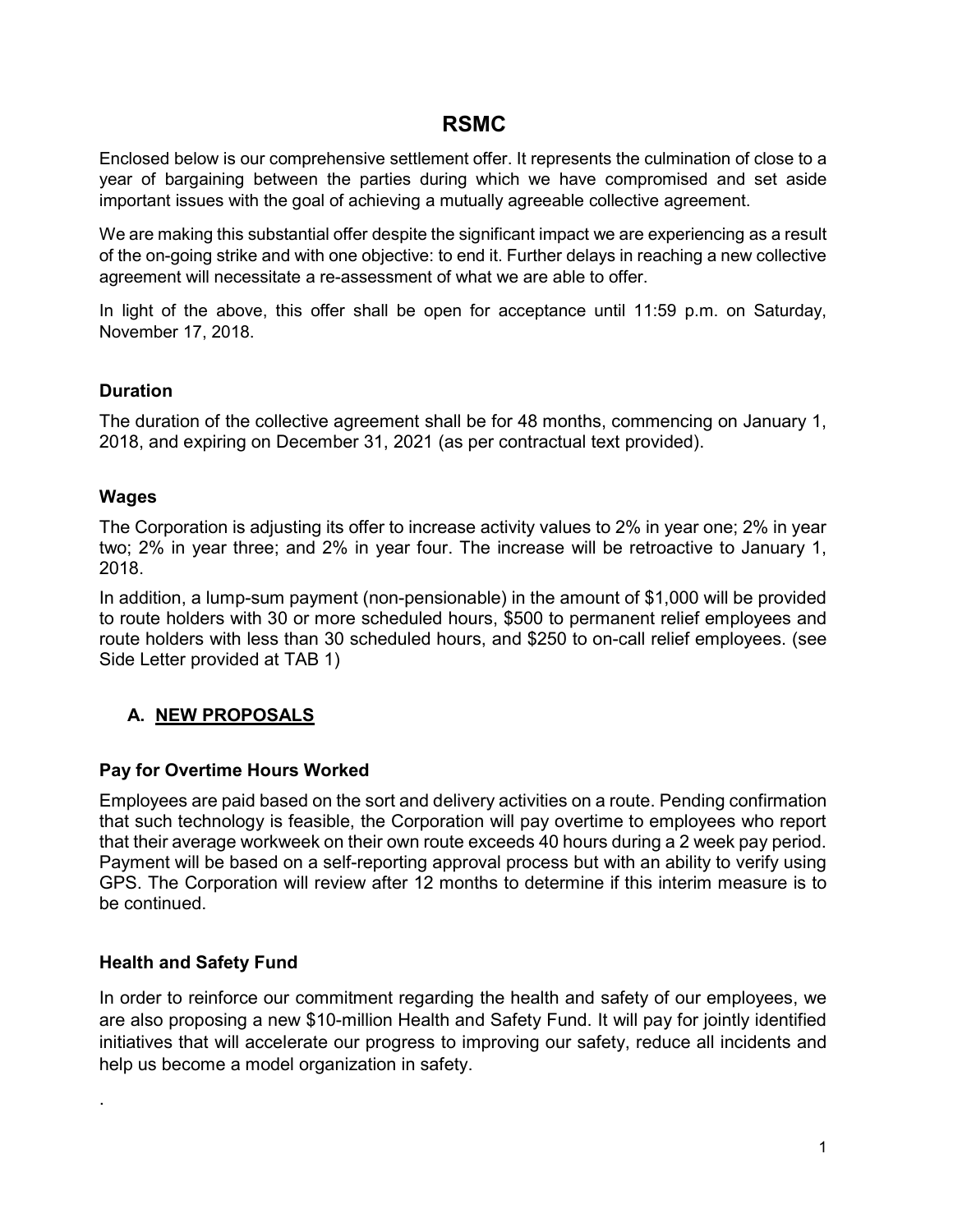## **Restructures**

The Corporation agrees to maximize the number of routes to an average of 40 hours per week over a 2 week period when restructuring routes in larger postal installations.

## Cost of Living Allowance (COLA)

For the first time, the Corporation agrees to provide employees with protection against unforeseen inflation. (see clause 33new1 and Appendix "E" at TAB 2)

## B. ADJUSTED / WITHDRAWN PROPOSALS

## Job security

The Corporation has agreed to provide eligible route holders with job security. This will provide surplus employees with pay continuance and priority to vacancies within 75 kilometres. If no vacancies within 75 kilometres exist, surplus employees are eligible for vacancies within the province and the corporate relocation policy will apply.

In response to the Union's concerns, the Corporation amended its proposal as follows:

- Eligibility for route holders is based on 10 years of continuous service as a route holder and/or permanent relief employee;
- Once a vacancy is identified, it will be offered to surplus employees on a seniority basis;
- In cases where the surplus employee has not yet obtained a vacant position, the Corporation will assign work to the employee within a decreased radius of 50 kilometres;
- This protection will remain for a period of up to one (1) year, regardless of geographic density.
- The Corporation agrees with the Union regarding which Article the language resides (see clauses 11.06, 23new1, 23new2, 23new3, 23new4 at TAB 3)

## Weekend parcel delivery

The Corporation amends its proposal that employees exclusively delivering parcels during weekends will receive \$2.00 for each parcel, payment for each kilometre driven and the appropriate vehicle expense. Weekend work will now be offered to employees on an equal opportunity basis. [see Appendix "A" (only paragraph New 1, Appendix "F1" provided at TAB 4, and Appendix "E" provided at TAB 2)]

# Measuring Work Content, Workload and Appropriate Pay Methods

The Corporation proposes an improved joint committee structure with strict timelines to ensure RSMC work is defined and to enable discussion on a new compensation model in the future. The Corporation agrees to cover the salary of the Union's representatives while doing work on this committee. (see AppendixNew1 at TAB 5)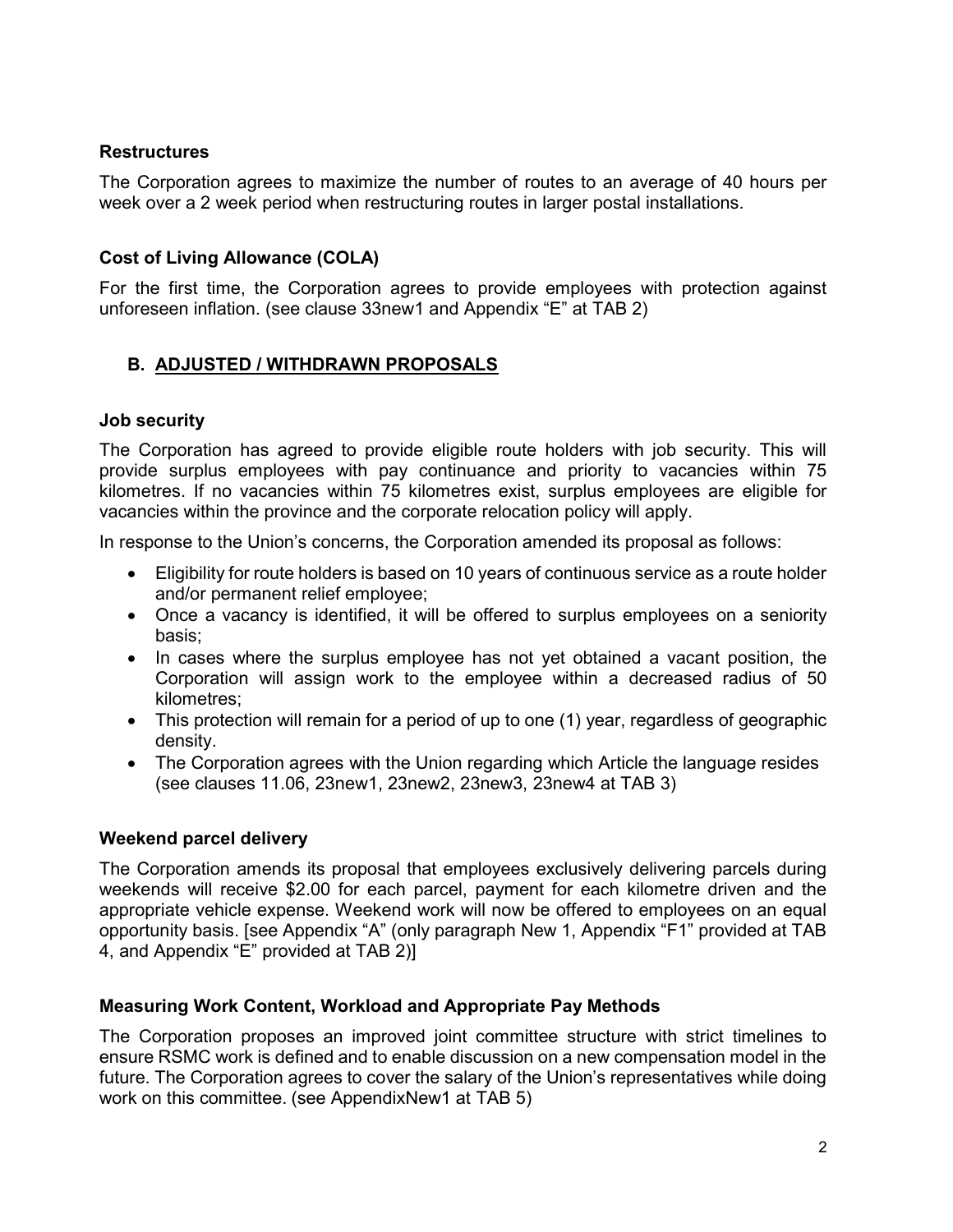## Short-Term Disability Program

The Corporation agrees with the Union's proposal regarding substance addiction. (as per contractual text provided)

#### Union Education Fund

The Corporation is withdrawing its proposal on the Union Education Fund.

### Housekeeping (clause 17.03)

The Corporation is withdrawing its proposed housekeeping changes to clause 17.03.

## C. PROPOSALS MAINTAINED

### Pay protection

The Corporation maintains its proposal to guarantee pay for a period of 3 months after a restructure where the employee has experienced a reduction in activity component pay. (as per contractual text provided)

#### Pension

The Corporation recognizes the importance of security of retirement income for employees and is proposing to maintain the current pension plan for employees. However, in order to address medium and long-term challenges with our Defined Benefit Pension Plan, the Corporation proposes that the parties meet regularly over the life of the collective agreement to jointly validate issues and identify potential solutions to address risks associated with the Plan. (as per contractual text provided)

# D. LANGUAGE TENTATIVELY AGREED TO BY THE PARTIES

#### Clauses and Appendices

- Discrimination clause 5.01
- Restructure information to the union clause 11.04
- Restructure bidding  $-$  clause 11.06 (in part)
- Leave of absence due to illness or injury clause 17.01
- Maternity leave clause 18.01
- Parental leave clause 18.04
- Dental fee guide and elimination of 6-month waiting period clause 22.03
- $\bullet$  EHCP clause 22.04
- Uniform points clause 25.01
- Training for new employees clause 26.01